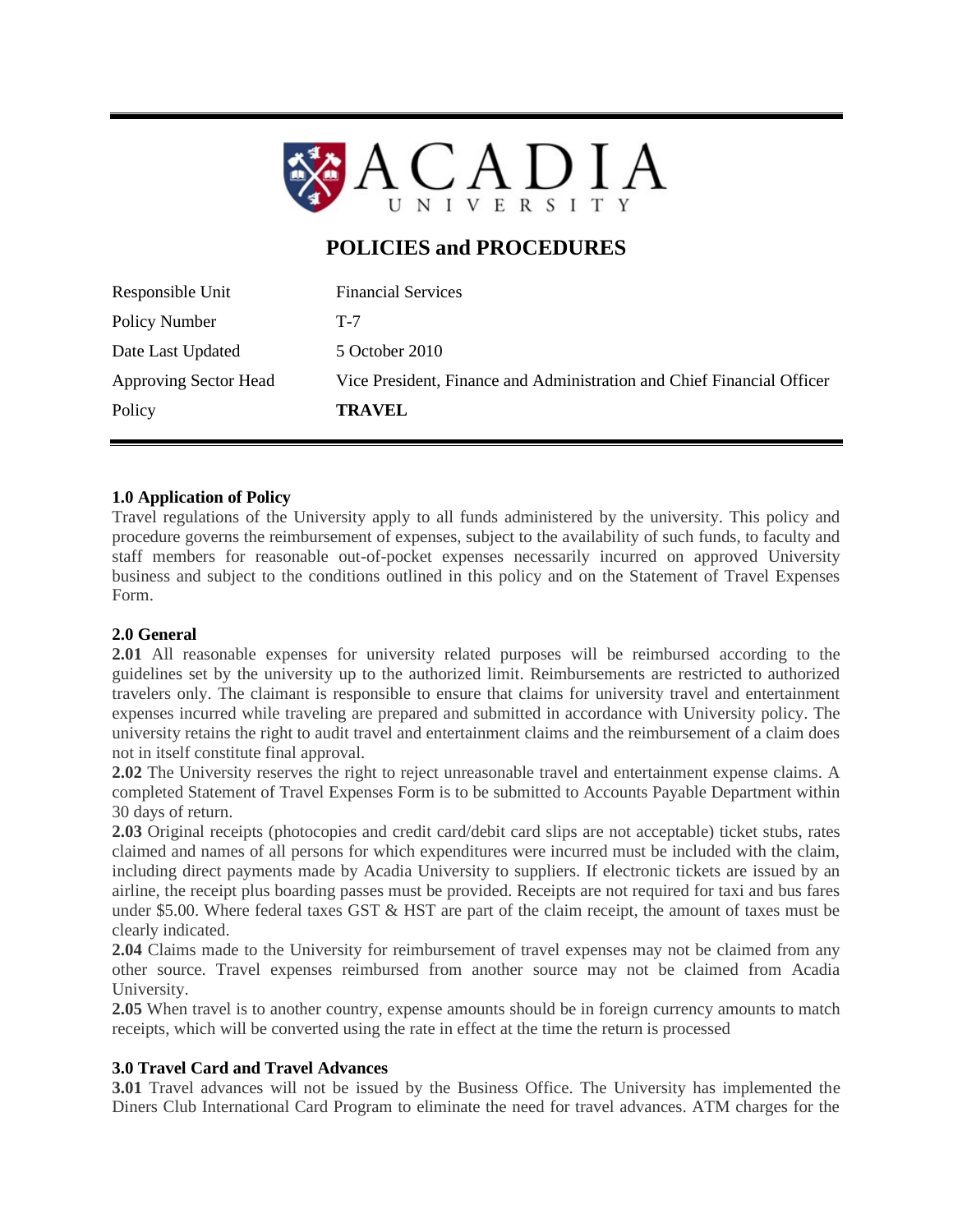purpose of obtaining cash advances while traveling on University business will be reimbursed as part of a reasonable travel cost. Applications for obtaining a card should be directed to Kerry LaFrance, Purchasing Department. The University is not liable for any charges relating to delinquent balance(s), or lost or stolen cards. The cards are issued in the name of the employee and are the employee's sole responsibility.

**3.02** The card must be returned to the Business Office and the account cancelled when the cardholder terminates or retires from the University.

**3.03** Diners Club International bills are due and payable by the cardholder within 60 days of receipt of the statement. Delinquent status ona a Diners Club International Card is not justification for a travel advance. **3.04** The University is not liable for any charges relating to delinquent balances or lost or stolen cards.

**3.05** Lost or stolen cards must be reported immediately by telephone to Diners Club International and to the Card Administrator in the Purchasing Department.

#### **4.0 Approvals and Responsibilities**

**4.01** Travel expenses are reimbursed by submitting to Accounts Payable a properly completed Statement of Travel Expenses form. Expense reports require the approval of the individual's immediate supervisor prior to their submission to the Business Office. Unapproved expenses will not be processed until appropriate approvals are obtained.

**4.02** Individuals authorized to approve a travel expense claim and related documentation are responsible to ensure that the expenses are for University purposes and are in accordance with University policy.

## **5.0 Meals**

**5.01** The University provides a per diem allowance which may be claimed by travelers without submitting receipts and who incur reimbursable meal expenses. The maximum per diem (including taxes) for each full day of travel is:

 $\alpha$ **n** 

| <b>Travel in Canada</b> | <b>Travel in USA</b> | <b>Other</b><br><b>International</b><br><b>Travel</b> |
|-------------------------|----------------------|-------------------------------------------------------|
| \$10.00                 | \$10.00              | <b>Treasury Board</b><br>Rates (see note              |
| \$12.00                 | \$12.00              |                                                       |
| \$18.00                 | \$18.00              |                                                       |
|                         |                      |                                                       |

Note 1: In the case of international travel outside Canada and the United States, the Federal Government rates for meals will be in effect. These rates change from time to time and may be found at the Treasury Board of Canada Secretariat website in Appendix D at: [https://www.njc-cnm.gc.ca/directive/app\\_d.php?lang=eng](https://www.njc-cnm.gc.ca/directive/app_d.php?lang=eng)

**5.02** In the event of partial day travel, the per-meal allowance should be applied accordingly. Where a meal is included in transportation charges or a conference registration fee or when another member of the University submits an entertainment claim for the same meal, the corresponding per-meal allowance cannot be claimed. No receipts will be required to support the per-meal allowance.

**5.03** Gratuities may be claimed in addition to these rates; however, gratuities may not exceed 15% of a particular meal.

#### **6.0 Air Travel**

**6.01** It is the responsibility of the traveler to obtain the most economical airfare available consistent with the purpose of the trip. Whenever possible, travelers should take advantage of discounts. The university will reimburse to a maximum of equivalent economy airfare for travel, regardless of the mode of travel.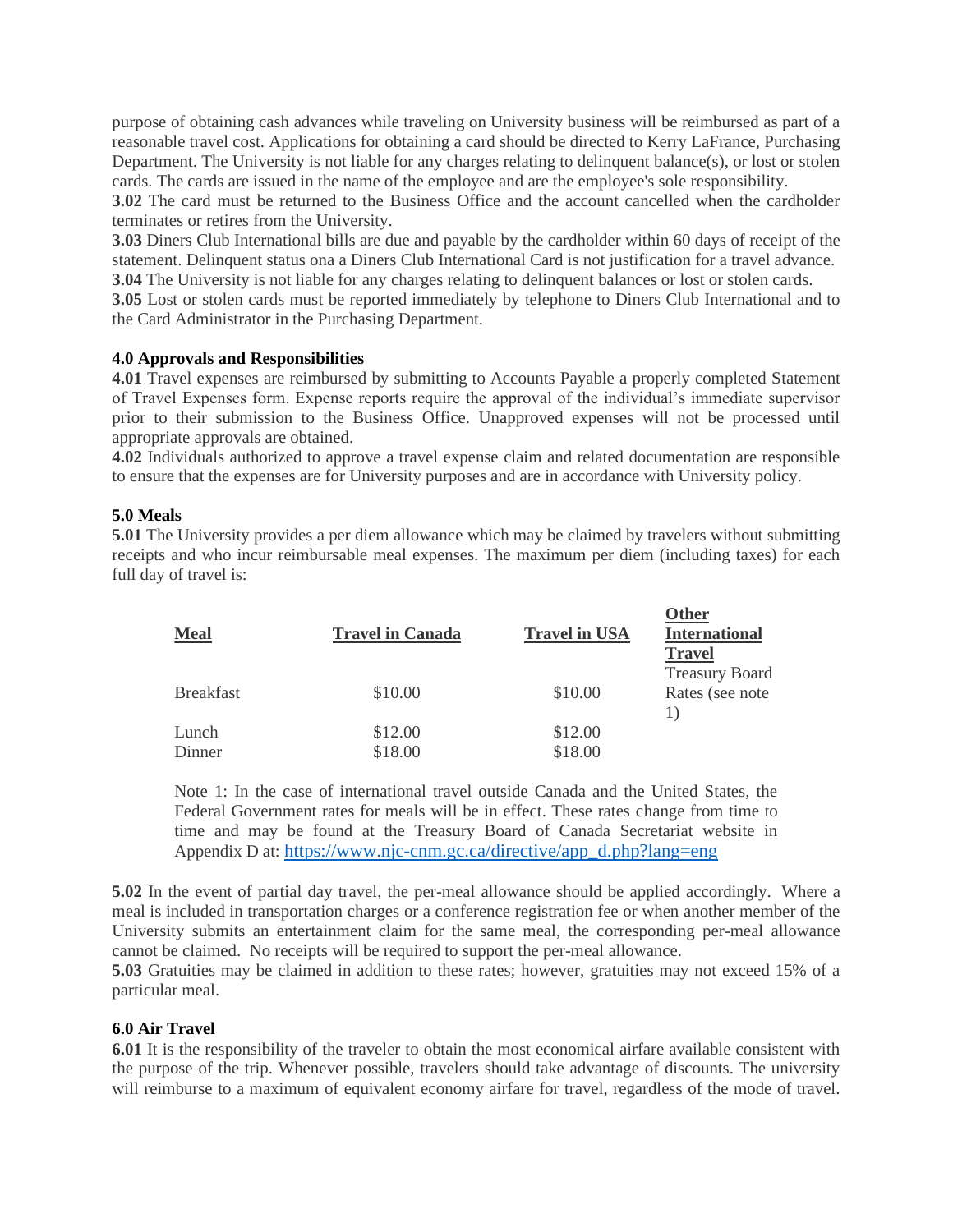Air travel by regular airline operating on a daily schedule shall be at economy airfare by the most direct route.

**6.02** Employees who have arranged fares at less than economy (e.g. excursion fares) which necessitate staying over a Saturday night, may claim the additional accommodation and meal costs provided that the overall cost savings are still realized compared to flying on preferred dates at economy rates.

**6.03** Additional airfare and other costs incurred for stopovers that are not related to University business are the personal expenses of the claimant. Amounts in excess of economy airfare are normally considered to be the personal expense of the employee and are not reimbursable, unless approved by the Vice President-Academic or Vice President-Finance.

**6.04** Original ticket stubs must be submitted with the Statement of Travel Expenses form. Air tickets are to be purchased and travel plans confirmed by the individual. Air tickets purchased in advance to secure seat sales or discount fare may be submitted for reimbursement prior to the trip in order to apply the payment against the Diners Club International charge or personal card where applicable.

**6.05** Flight cancellation insurance is an eligible business travel expense.

**6.06** Airport transportation – if a personal vehicle is used mileage to the Halifax airport from the University he/she will be reimbursed at 200 kilometers return at \$0.32 per kilometer. Taxis or limousine services may be used and in such cases, the claimant will be reimbursed by submitting paid receipts for expenses.

#### **7.0 Private Automobile**

**7.01** Travel by private automobile may be necessary to save time, transport equipment, reduce costs, or when a number of persons are traveling together. Where claimants travel outside the Maritime Provinces, their claims are to be prepared on the basis of what it would cost by air, economy rate with 7-day advance booking for the most direct route. The costs to travel to and from the destination cannot exceed the equivalent air cost at the 7-day advance economy rate. If travel by air is more economical, the University will reimburse the employee the cost of equivalent economy airfare at the 7-day advance economy rate only rather than the kilometre rate.

**7.02** If a private automobile is used on approved University business, the owner must ensure that his/her personal automobile insurance is adequate. Under no circumstances will the University accept responsibility or liability for claims arising from such use. See Section 14.0 – Insurance Coverage Requirements.

**7.03** When a privately owned vehicle is used and the mileage is claimed, only one person may claim the kilometre rate.

**7.04** When a personal vehicle is used, mileage may be claimed at the rate of \$0.32 per kilometre. Places traveled and distances covered must be accurately logged and submitted as part of the Statement of Travel expenses. The University normally does not reimburse for distances traveled between the traveler's residence and the University**.**

#### **8.0 Rented Vehicles**

**8.01** In some cases it may be more economical to rent an automobile than to use a private automobile. Proposed rental of automobiles from a car rental agency shall require the express and prior approval of the Sector Head, Dean, Vice President or President as appropriate and will not be authorized unless a savings in cost over other forms of transportation is evident. The University has negotiated reduced car rental rates in association with CAUBO (Canadian Association of University Business Officers); current rates may be obtained by contacting the Purchasing Department or

**8.02** Reimbursement expenses include the rental fee for non-luxury model cars, the km/mileage charge by the rental agency and fuel charges. The University has contracted collision insurance coverage for faculty and staff using rental cars on University business. Collision Insurance coverage offered by car rental agencies can be waived/declined in these instances. It should be noted, however, that this policy carries a \$500.00 deductible which would become the responsibility of the department should any damage occur. If the vehicle is rented using the Diners Club International card, the insurance offered by the car rental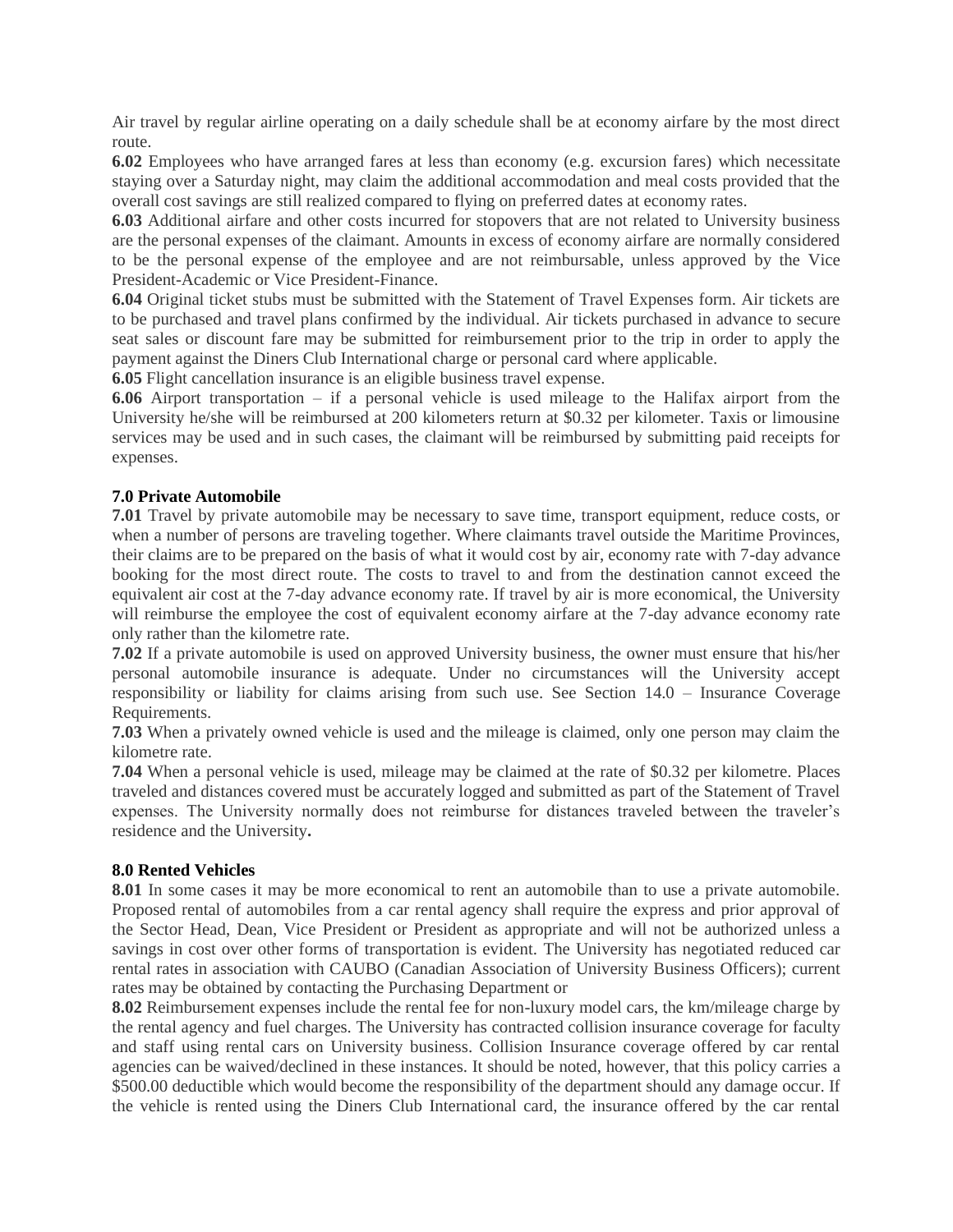agency can be waived/declined and the deductible is \$0.00. Any questions in this regard should be referred to the Information Liaison Officer in the University Business Office.

#### **9.0 Rail**

Rail fares shall not exceed first class transportation and lower standard berth or roomette.

#### **10.0 Accommodations**

**10.01** The University rate should be requested for all accommodations. It is the responsibility of the traveler to make all arrangements. Reasonable expenses when supported by a detailed hotel bill are allowable. When reservations are guaranteed, it is the responsibility of the traveler to cancel such reservations should that become necessary. The university will not reimburse for unused reservations. The Canadian Association of University Business Officers (CAUBO) has negotiated reduced rates with many national and international hotel chains in most major centres. Rates and information regarding national and international hotel chains can be obtained by contacting the Purchasing Department or by checking the CAUBO website at <https://www.caubo.ca/discover-caubo/member-discounts/>

**10.02** When submitting accommodations expenses for reimbursement, meals, telephone, and other room charges should be separated from the room bill, this will save time in the processing of claims and expedite reimbursement.

**10.03** When travelers stay with relatives or friends, a maximum daily allowance of \$25.00 per night in Canada and \$25.00 US per night in the US or other countries may be claimed without receipts for actual costs incurred or paid to your host for accommodations. The relevant dates should be specified.

#### **11.0 Entertainment (See Entertainment Expenditure Policy)**

Entertainment claims must be submitted separate from travel on the Entertainment Voucher with the appropriate approvals and account coding. Original receipts are required to support entertainment expenses incurred by authorized personnel. Departmental authorities must exercise discretion in approving entertainment expenses and such expenses must be appropriate in the circumstances. The entertainment claim must include the names of all individuals and the purpose of the event. Note: Entertainment costs are not allowable on research grants and contracts unless written permission or ruling is on file with the Business Office.

#### **12.0 Medical Insurance**

When a traveler is not covered by the University sponsored Supplementary Group Health Policy while traveling outside of Canada, the individual must arrange for medical coverage prior to departure. The cost of such coverage is a legitimate travel expense that may be claimed, however, this generally is not an allowable expense on research grants and contracts unless written permission or ruling is on file with the Business Office.

#### **13.0 Limousine Service**

Limousine service charges, when appropriate must be supported by original receipts. Charges of this nature may not be charged directly to the University. The limousine charges must be paid directly to the limousine service by the traveler and original receipts are to be submitted with the Statement of Travel Expenses for reimbursement. Any claims received by the Business Office for payment to the limousine service will be returned to the limousine service for re-direction to the traveler.

#### **14.0 Insurance Coverage Requirements**

If a privately owned vehicle is used on University business the owner must ensure that an adequate level of personal vehicle insurance is maintained. A minimum of \$1,000,000 third party liability coverage is required. In cases where one is using a personal vehicle to transport other faculty, staff or students, in addition to the \$1,000,000 third part liability coverage noted above, it is a requirement that permission of